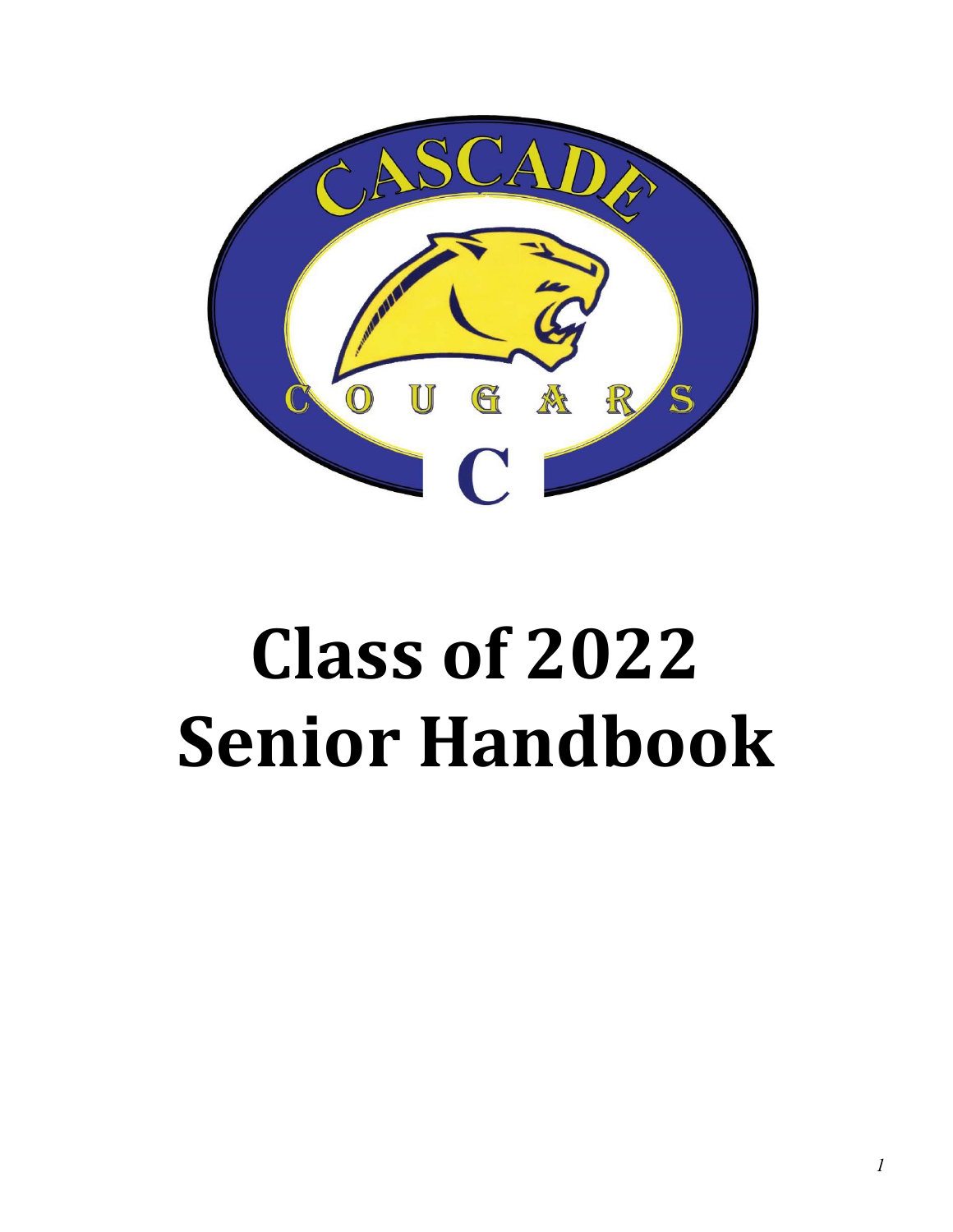| <b>GENERAL INFORMATION</b>                                                                                             |
|------------------------------------------------------------------------------------------------------------------------|
| Get organized. That means taking care of your physical and mental well-being. Get proper rest and eat a balanced       |
| diet. Have some method to keep track of your work, studies, commitments, (meetings, appointments, etc.), and plan      |
| your time and responsibilities accordingly.                                                                            |
| Be able to evaluate and prioritize all the things you must/might have to deal with on a daily/monthly/yearly basis.    |
| Use of the Agenda during senior year would be a good practice.                                                         |
| Set long and short-term goals and evaluate your progress toward them on a regular basis.                               |
| Work hard to improve your verbal and written communications skills. Colleges require homework/papers                   |
| more frequently than in high school.                                                                                   |
| If you plan to play sports in college, stop in the Counseling Office to see if you need to fill out NCAA eligibility   |
| forms and/or check with Mr. Kedley or your coach.                                                                      |
| If you need letters of recommendation from and/or forms completed by faculty or staff members, ask them well in        |
| advance of deadlines so they have time to do them. Please give them a Recommendation Request form (found in the        |
| <b>Counseling Office)</b>                                                                                              |
| Listen to/read announcements in the daily bulletin.                                                                    |
| Start a file of post-high school plans.                                                                                |
| Make copies of EVERYTHING you send to colleges/employers.                                                              |
| Open and carefully read all correspondence sent to you. (Sometimes very important mail may look like junk mail)        |
| Get your parents involved with college/military/ job application process                                               |
| Males must register for Selective Service—this MUST be done between your 17th birthday and 30 days after your 18th     |
| birthday. You may register online at www.sss.gov. If you do not register, you will be not be able to apply for federal |
| financial aid.                                                                                                         |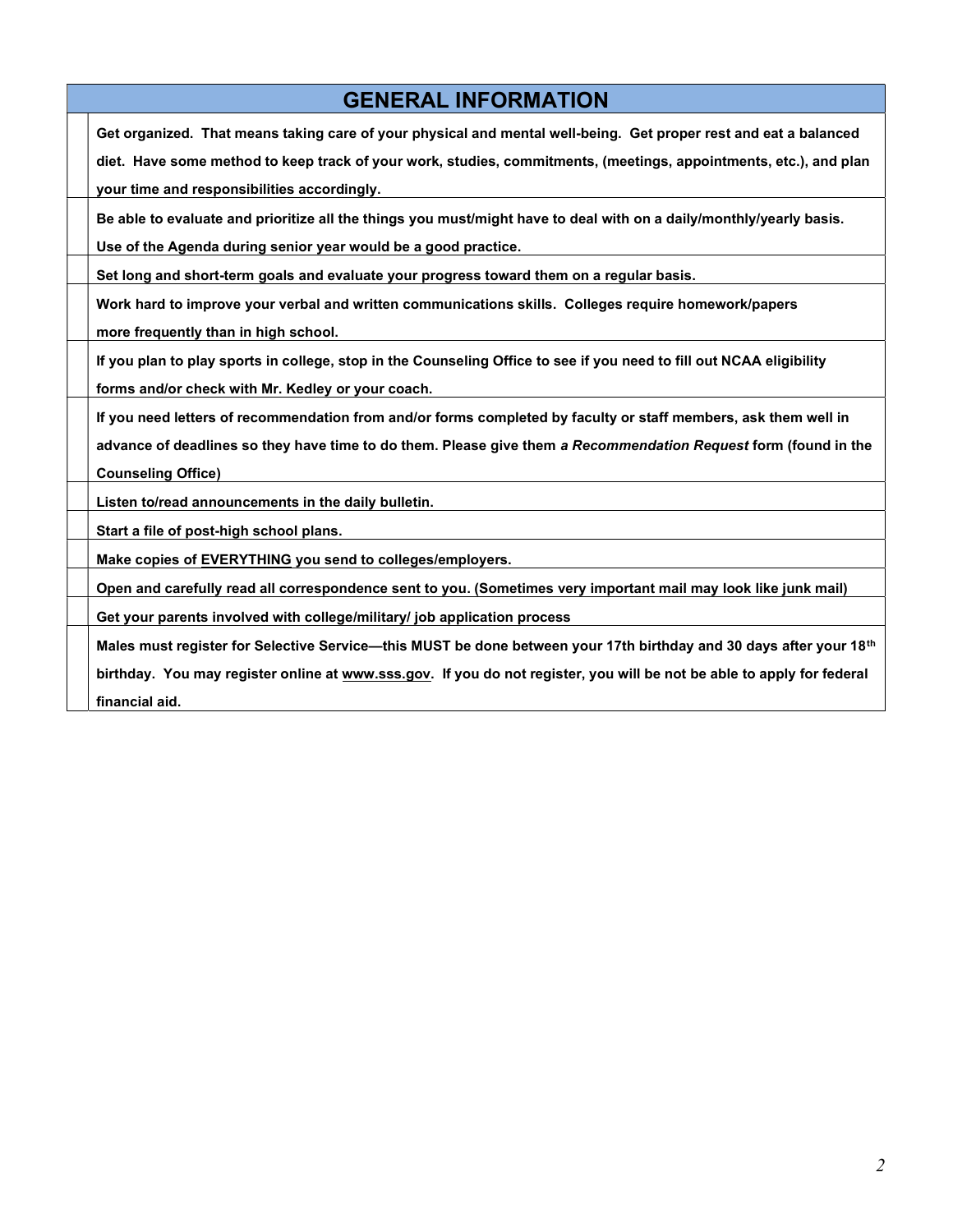| <b>AUGUST / SEPTEMBER</b>                                                                  |
|--------------------------------------------------------------------------------------------|
| Register to take/retake ACT or SAT tests.                                                  |
| Senior interview with Mrs. Phillips                                                        |
| Make sure you have the proper courses and credits for graduation                           |
| Find out your class rank and G.P.A                                                         |
| Update/compile a list of all activities, honors, awards received                           |
| Consider and attend college fairs                                                          |
| Research and narrow career choices                                                         |
| Arrange college visits                                                                     |
| Meet with selected college or military representatives at school                           |
| Finalize college choices                                                                   |
| Review/begin college application process (usually done online)                             |
| Request transcripts be sent to colleges you applied to (use form in the Counseling office) |
| Update/prepare a current resume                                                            |
| Ask 3-5 people to be your references during the year                                       |
| Begin searching for scholarships - some have early deadlines                               |
| Seek job information of projected careers                                                  |
| Seek information on apprenticeship programs                                                |
| Sign up for the Career Learning Link program                                               |
| Register for an Exploring Program                                                          |
| Register for selective service (18 year old males)                                         |

| <b>OCTOBER</b>                                          |                                                                                                    |
|---------------------------------------------------------|----------------------------------------------------------------------------------------------------|
| Continue job information search                         |                                                                                                    |
| Continue college application process                    |                                                                                                    |
| Meet with college or military representatives at school |                                                                                                    |
| Continue college visits                                 |                                                                                                    |
| Follow up on college applications submitted             |                                                                                                    |
| Attend college fairs                                    |                                                                                                    |
| Take or retake ACT or SAT if needed                     |                                                                                                    |
| Continue scholarship search                             |                                                                                                    |
| Start studying for final exams                          |                                                                                                    |
|                                                         | Submit FAFSA (Free Application for Federal Student Aid) form as soon after October 1st as possible |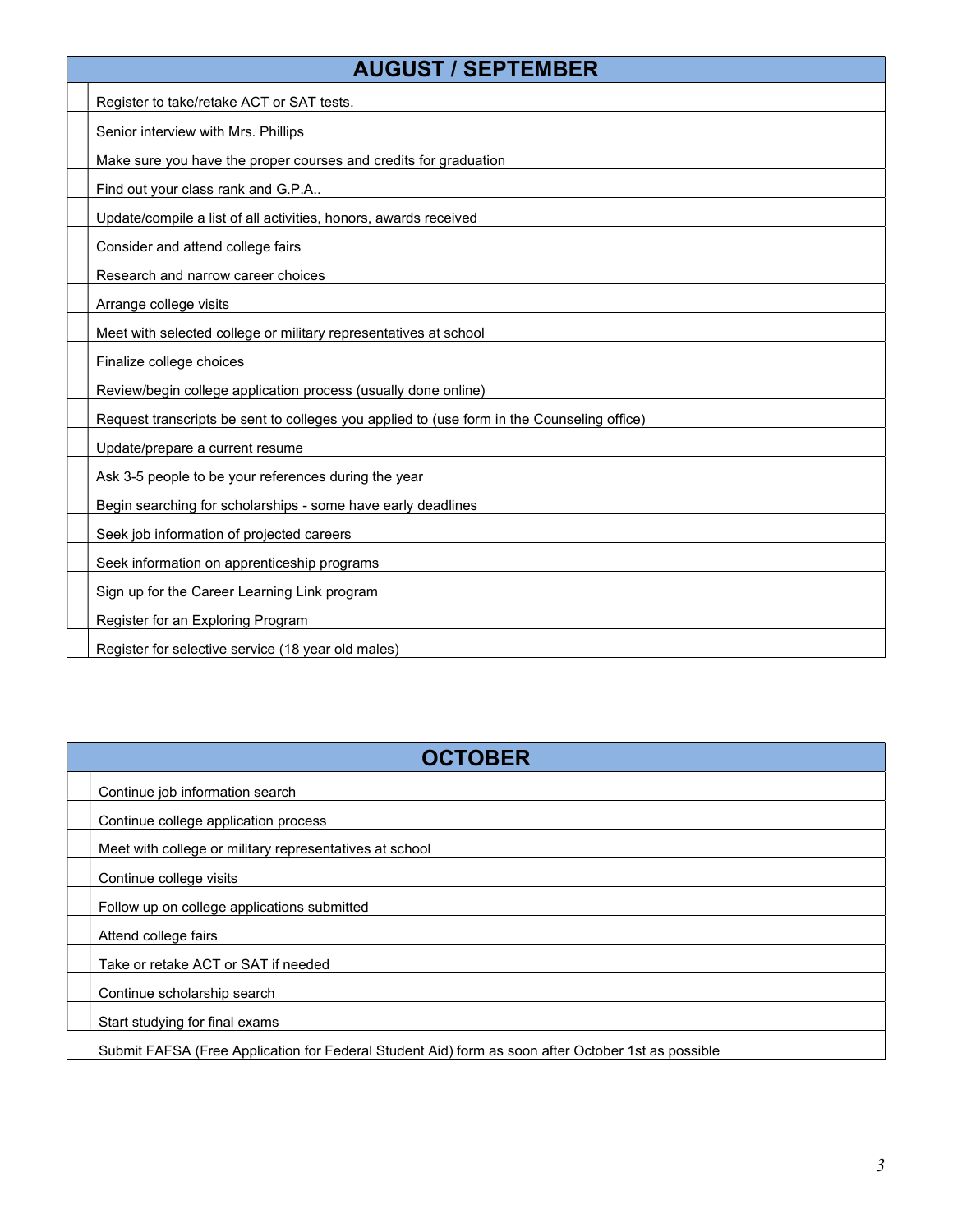| <b>November</b>                                                            |
|----------------------------------------------------------------------------|
| Register to vote and vote in local, state and federal elections.           |
| Continue college application process and follow up.                        |
| Obtain financial aid information from colleges applied to                  |
| Continue scholarship search                                                |
| Study/do well on final exams for trimester 1                               |
| Ensure proper courses for trimester 2                                      |
| Continue gathering job and career information                              |
| Prepare personal resume to be used for job applications (if not completed) |
| Meet with selected college representatives at school                       |
| Arrange final college visits                                               |
| Watch for college acceptance letters/emails and fulfill all requirements   |
| Complete transcript request form                                           |
| Continue to see college or military reps (if needed)                       |
| Register for ACT and SAT (if needed)                                       |

| <b>DECEMBER/JANUARY</b>                                                     |  |
|-----------------------------------------------------------------------------|--|
| Continue college application process/finalize decision                      |  |
| Begin serious job search if you are entering the workforce after graduation |  |
| Continue scholarship search                                                 |  |
| Obtain financial aid information from colleges                              |  |
| Submit housing forms for colleges you have been accepted to                 |  |
| Refine resume for job applications                                          |  |
| Take ACT or SAT (if needed)                                                 |  |
| Evaluate Trimester 1 report card and how you can improve                    |  |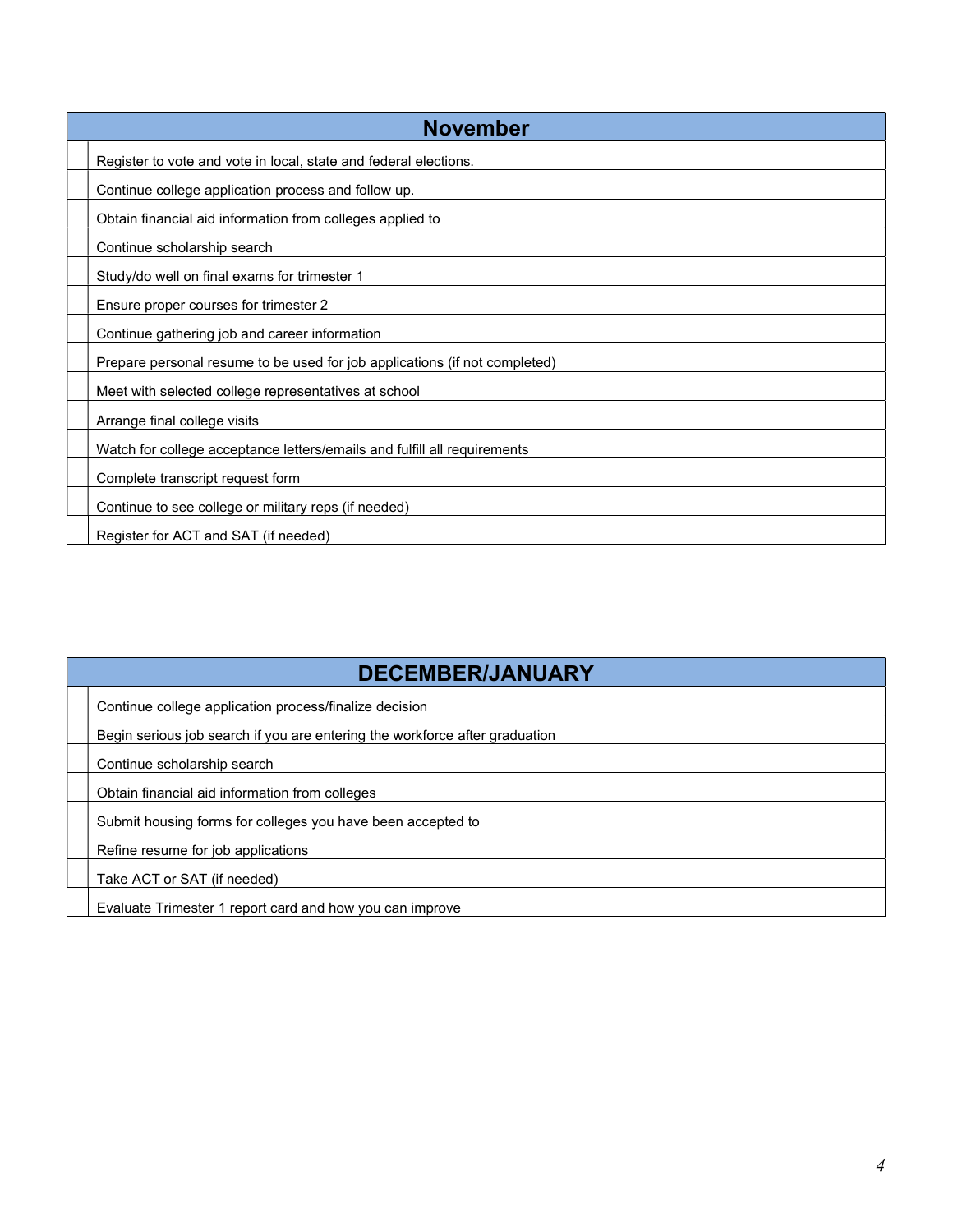| <b>FEBRUARY</b>                                                                                                      |
|----------------------------------------------------------------------------------------------------------------------|
| Finish college applications                                                                                          |
| Continue scholarship search                                                                                          |
| Continue work on financial aid and housing                                                                           |
| Submit a transcript request form                                                                                     |
| Carefully examine Student Aid Report when you get it from FAFSA                                                      |
| Prioritize college choices                                                                                           |
| Be very diligent to meet all deadlines and follow all instructions very carefully                                    |
| Make sure you understand all correspondence received. When in doubt, ask your counselor, the college, or perspective |
| employers                                                                                                            |
| Begin to seek full time employment prospects for June                                                                |
| Visit with military or college reps making second round of visits                                                    |
| Start studying for final exams                                                                                       |

| <b>MARCH</b>                                                                                                         |
|----------------------------------------------------------------------------------------------------------------------|
| Continue housing and financial aid processes at colleges                                                             |
| Follow up on all correspondence from colleges promptly                                                               |
| Prioritize college choices                                                                                           |
| Continue scholarship search (many local scholarships become available in the Spring)                                 |
| Watch for Student Aid Report to come from FAFSA                                                                      |
| Study/do well on final exams for trimester two                                                                       |
| Review Trimester 3 schedule for proper courses                                                                       |
| Make sure you have Student Aid Report sent to all colleges you are considering (designate this on FAFSA application) |
| Check academic progress/status in courses                                                                            |
| Watch for Financial Aid Award letters from colleges you have been accepted to                                        |
| Continue job search                                                                                                  |
| Begin applying for full-time employment to begin in June (if needed)                                                 |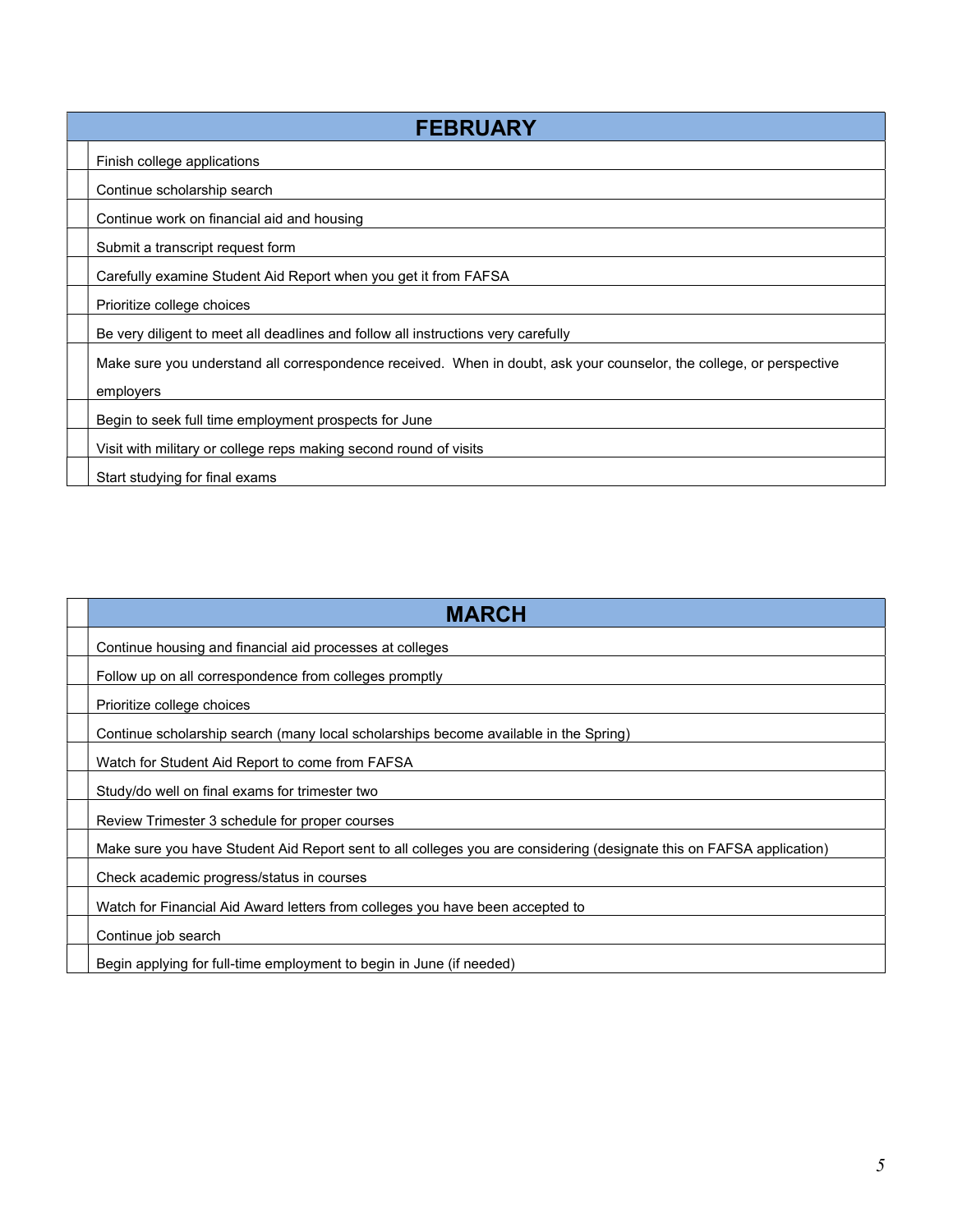| <b>APRIL</b>                                                                                                                   |
|--------------------------------------------------------------------------------------------------------------------------------|
| Finalize / edit resume if necessary                                                                                            |
| Continue search for job information and applications (if needed)                                                               |
| Submit job applications for full-time work beginning in June                                                                   |
| Continue scholarship search                                                                                                    |
| Compare Financial Aid Award letters from colleges                                                                              |
| Determine costs you will have to pay as you attend college or pay back after finishing your education when comparing costs     |
| of education                                                                                                                   |
| Follow up on all materials received from colleges on housing, financial aid, registration, etc. for all colleges you are still |
| considering                                                                                                                    |
| Monitor progress / grades                                                                                                      |
| Evaluate Trimester 2 report card and how you can improve                                                                       |
| Start studying for final tests                                                                                                 |
| Send/submit college acceptance letters and notify the colleges you don't plan on attending                                     |
| Begin graduation plans / arrangements                                                                                          |
| <b>Enjoy Prom!!</b>                                                                                                            |

| <b>MAY</b>                                                                           |
|--------------------------------------------------------------------------------------|
| Study/do well on final exams                                                         |
| Submit job applications for full-time employment                                     |
| Make final decision on college, apprenticeship, or military                          |
| Finalize financial aid and housing plans for the school you will attend              |
| Prepare for graduation                                                               |
| Submit transcript requests to the Counseling Office and to NICC and/or Kirkwood      |
| Continue scholarship search even through college (scholarships are always available) |

## HAVE A SAFE AND HAPPY GRADUATION!